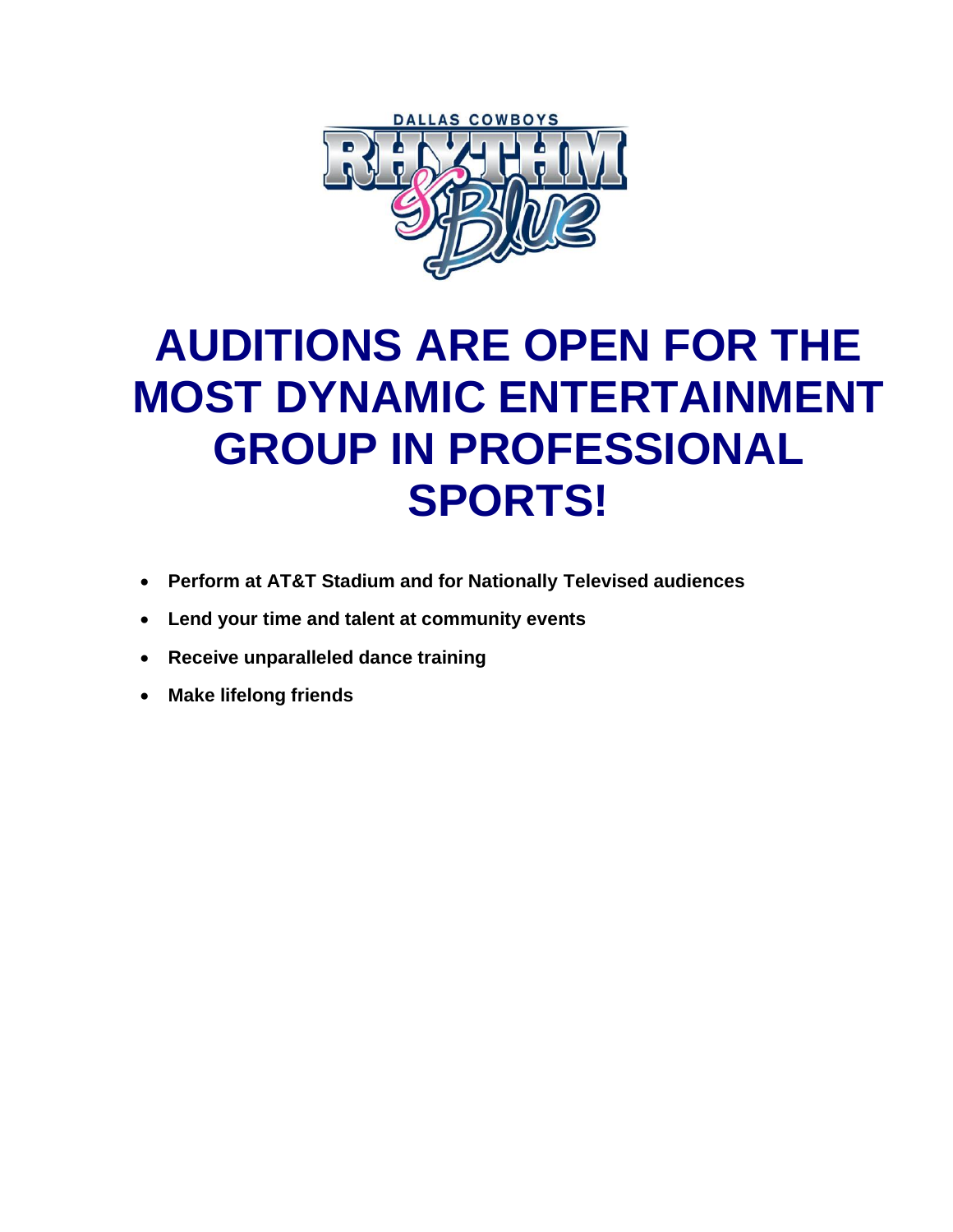### **AUDITION REQUIREMENTS:**

- Applicants must be 18 years old at the time of preliminary auditions.
- Applicants must have high school diploma or GED and a valid photo ID to participate in auditions.
- Applicants must be a resident of the Dallas-Fort Worth area, **or be willing to relocate**, and have reliable transportation.
- Hair and make-up for all audition rounds should be attractive and not distracting. No body jewelry or body decoration is permitted during auditions. Please cover up any visible tattoos.
- Female Dancers should wear a cropped dance top or sports bra, fitted leggings or dance shorts, skin colored dance tights if needed, and comfortable shoes for the audition process. Male dancers and drumline applicants should wear comfortable attire that allows for movement.

### **GENERAL REQUIREMENTS:**

#### **UNIFORM & EQUIPMENT**

- ◆ Basic uniform & equipment are provided.
- Dancers & drummers are responsible for maintaining their uniform and equipment. Uniform and all uniform pieces must be kept clean at all times. Replacement cost of articles lost or damaged must be paid by the dancer or drummer.
- All uniforms and property must be turned in before the 2023 Final Auditions date to be determined by the Director.

#### **REHEARSALS**

- There will be 3-5 rehearsals per week before the season begins. You are expected to attend ALL rehearsals.
- Once the season begins, there will be a set schedule of rehearsals.
- All rehearsals are scheduled in the evenings; extra weekend rehearsals for rookies and/or special performances will be scheduled as needed.
- Any talent missing a rehearsal prior to a game or show will not be allowed to perform at that game or show.
- Candidates who do not feel that they can attend all rehearsals should not consider being a Dallas Cowboys Rhythm & Blue team member.
- ◆ Rehearsal dress code will be strictly enforced.

## **COMPENSATION**

- Team members are paid for games and rehearsals.
- Opportunities for paid appearances and shows are available.

## **PERSONAL APPEARANCE**

• The Dallas Cowboys Rhythm & Blue uniform is not forgiving and performance requirements are frequently strenuous. Therefore, team members must maintain a high level of physical fitness appropriate to these requirements. Individuals not